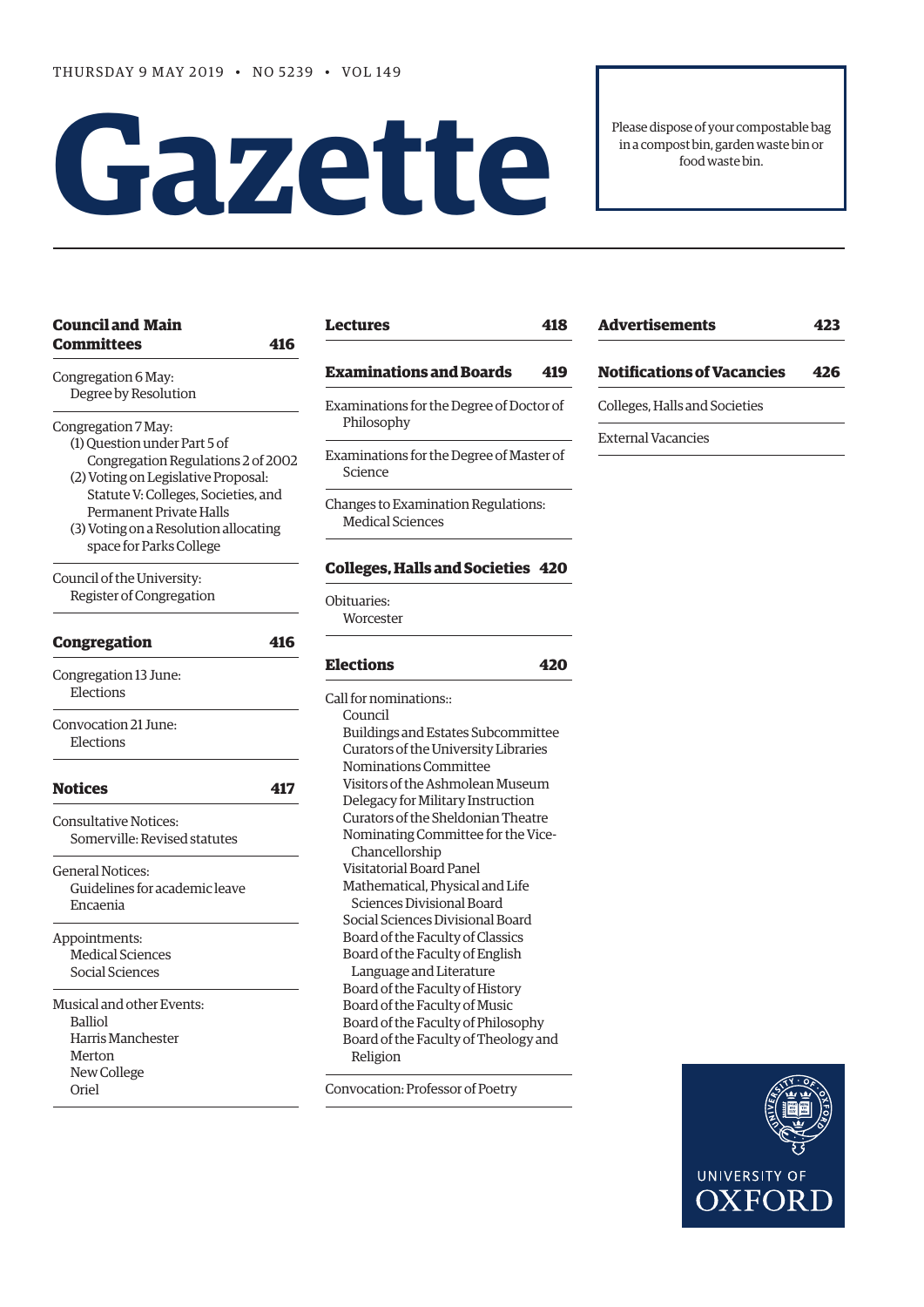## <span id="page-1-0"></span>Council and Main Committees

# Congregation

#### **Congregation** 6 May

**Degree by Resolution** 

*This content has been removed as it contains personal information protected under the Data Protection Act.*

#### **Congregation** 7 May

**(1) Question under Part 5 of Congregation Regulations 2 of 2002** 

#### **(2) Voting on Legislative Proposal: Statute V: Colleges, Societies, and Permanent Private Halls**

#### **(3) Voting on a Resolution allocating space for Parks College**

A meeting was held on 7 May for the reading of the reply to the question made under Part 5 of Congregation Regulations 2 of 2002 at (1) above, and to put formally the legislative proposal at (2) and the resolution at (3) above to Congregation.

A transcript<sup>1</sup> of the meeting will be published in a future *Gazette* and on the Congregation website.

1 The transcript may be edited for legal reasons.

#### **Council of the University**

#### **Register of Congregation**

The Vice-Chancellor reports that the following names have been added to the Register of Congregation:

Baker, M D, Balliol Crane, J M, Pembroke Fernando, B A, Worcester Higham, C, Medical Sciences Divisional Office Hussain, R, University Museum of Natural History Iotchkova, V V, Mansfeld Jiang, Y Y, St Catherine's Lampadaridi, A, Trinity Schilt, C J, Linacre Watanabe, A M, Blavatnik School of Government

#### **Divisional and Faculty Boards**

For changes in regulations for examinations see ['Examinations and Boards'](#page-4-0) below.

#### **Congregation** 13 June

#### **Elections**

#### **COUNCIL**

COMMITTEES REPORTING TO COUNCIL Buildings and Estates Subcommittee Curators of the University Libraries Nominations Committee

#### OTHER COMMITTEES AND UNIVERSITY **BODIES**

Visitors of the Ashmolean Museum Delegacy for Military Instruction Curators of the Sheldonian Theatre Nominating Committee for the Vice-Chancellorship Visitatorial Board Panel

#### DIVISIONAL BOARDS

Mathematical, Physical and Life Sciences Board Social Sciences Divisional Board

#### FACULTY BOARDS

Board of the Faculty of Classics Board of the Faculty of English Language and Literature Board of the Faculty of History Board of the Faculty of Music Board of the Faculty of Philosophy Board of the Faculty of Theology and Religion

Details are in the '[Elections'](#page-5-0) section below.

#### **Convocation** 21 June

### **Elections**

PROFESSOR OF POETRY

Details are in '[Elections](#page-7-0)' section below.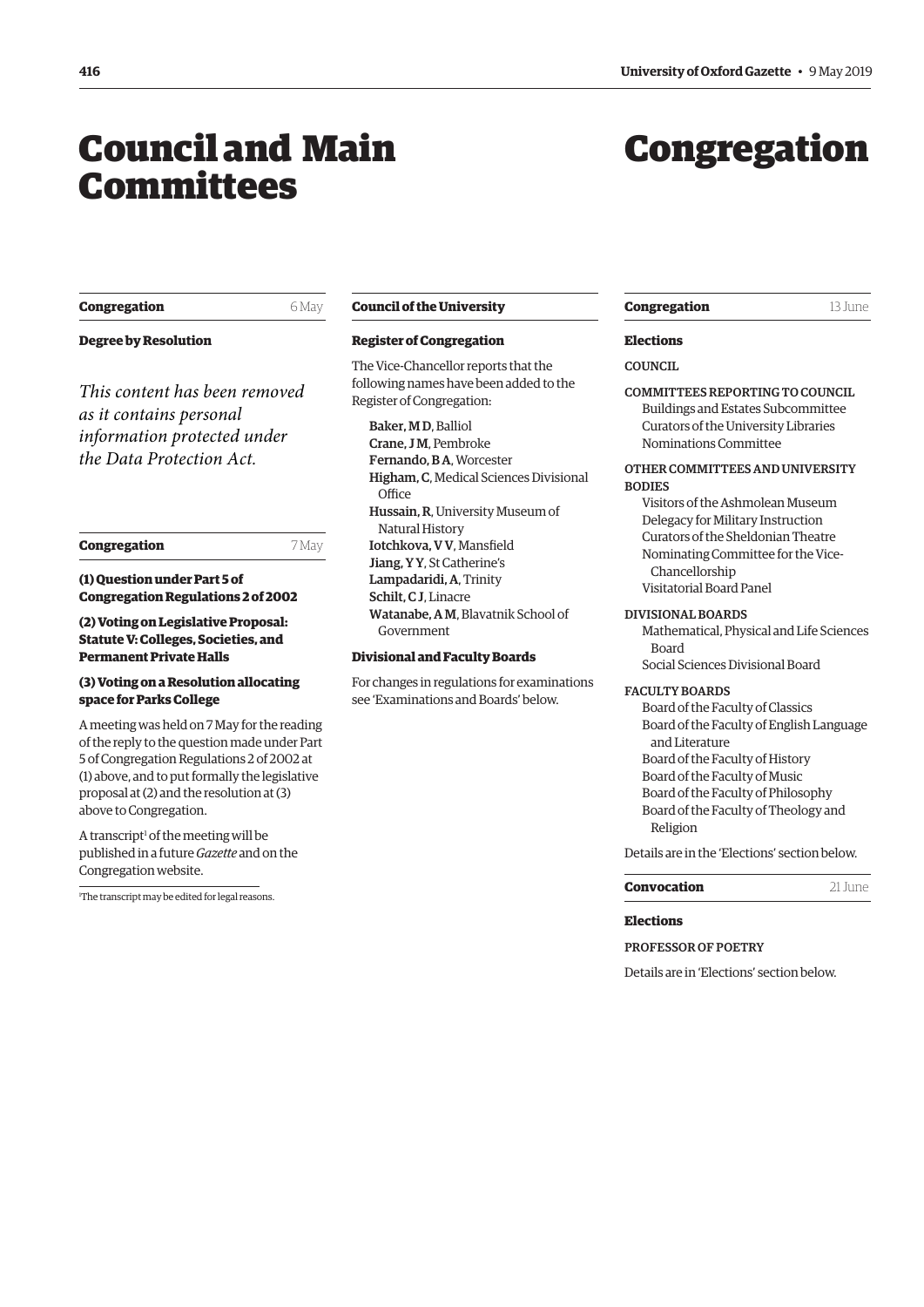## Notices

#### <span id="page-2-0"></span>**Note on procedures in Congregation**

¶ Business in Congregation is conducted in accordance with Congregation Regulations 2 of 2002 [\(www.admin.ox.ac.uk/statutes/](http://www.admin.ox.ac.uk/statutes/regulations/529-122.shtml)  [regulations/529-122.shtml\).](http://www.admin.ox.ac.uk/statutes/regulations/529-122.shtml) A printout of these regulations, or of any statute or other regulations, is available from the Council Secretariat on request. A member of Congregation seeking advice on questions relating to its procedures, other than elections, should contact Dr N Berry at the University Offices, Wellington Square (telephone: (2)80199; email: [nigel.berry@](mailto:nigel.berry@admin.ox.ac.uk)  [admin.ox.ac.uk\)](mailto:nigel.berry@admin.ox.ac.uk); questions relating to elections should be directed to the Elections Officer, Ms S L S Mulvihill (telephone:  $(2)80463$ ; email: elections.office@admin. [ox.ac.uk\)](mailto:elections.office@admin.ox.ac.uk).

#### **Consultative Notices**

#### **Somerville**

#### REVISED STATUTES

The Committee on Statutes before the Privy Council, acting under authority delegated to it by Council, is minded to give consent on behalf of the University to the revised statutes of Somerville College, approved by the Governing Body on 29 November 2017, in so far as such consent is required by section 7 (2) of the Universities of Oxford and Cambridge Act, 1923. The consent of the committee to the amendments to the statutes will be efective 15 days after publication unless written notice of a resolution, signed by at least 20 members of Congregation, calling upon Council to withhold that consent, has been given to the Registrar by **noon on 20 May**.

The effects of the amendments relate to more closely aligning the statutes with the current practices within the college, modernising and simplifying the statutes where possible. A number of other changes have also been made to the statutes to better refect the college's position as a charity, which since 2010 has been registered with the Charity Commission, and to incorporate changes in the University Regulations.

#### **General Notices**

#### **Guidelines for academic leave**

Academic staff are reminded of the guidelines for applying for and taking leave, which are published on the Personnel Services website: [www.admin.](http://www.admin.ox.ac.uk/personnel/staffinfo/academic/guidelinesforleave)  ox.ac.uk/personnel/staffinfo/academic/ [guidelinesforleave.](http://www.admin.ox.ac.uk/personnel/staffinfo/academic/guidelinesforleave) 

#### **Encaenia**

#### ENCAENIA CEREMONY

Online registration for the Encaenia ceremony is now open. The ceremony will take place in the Sheldonian Theatre on 26 June. Members of Congregation, staf, students and academic visitors are invited to apply for tickets online at [www.ox.ac.uk/](http://www.ox.ac.uk/encaenia-tickets) [encaenia-tickets.](http://www.ox.ac.uk/encaenia-tickets) Members of Convocation: please email [encaenia@admin.ox.ac.uk](mailto:encaenia@admin.ox.ac.uk) to request a ticket. The website includes

information on this year's honorands, the registration process, guest tickets, timings of the day and the dress code.

#### ENCAENIA GARDEN PARTY

Electronic invitations to the garden party will be sent to all current members of Congregation by the University Events Office on 13 May. If you do not receive your invitation by this date, or become a member of Congregation after this date, please email [encaenia@admin.ox.ac.uk](mailto:encaenia@admin.ox.ac.uk).

Actively serving retired members of faculty and staff within Congregation are also welcome to attend, as are emeritus professors and those former members of Congregation over 75 who take a deep and active interest in Oxford's work and success. Please email [encaenia@admin.ox.ac.uk](mailto:encaenia@admin.ox.ac.uk) if you would like to attend.

#### LORD CREWE'S BENEFACTION

Heads of House, Pro-Vice-Chancellors, Heads of Division, holders of the Oxford Degrees of Doctor of Divinity, Civil Law, Medicine, Letters, Science, and Music, the Proctors, the Assessor, the Public Orator, the Professor of Poetry, the Registrar, the outgoing President of the Oxford University Student Union, and the Presidents of the Junior and Middle Common Rooms of Hertford College, Balliol College and St John's College (as being the colleges of the Proctors and the Assessor) are invited to partake of Lord Crewe's Benefaction to the University on the morning of the ceremony and then to walk in procession to the Sheldonian Theatre. Holders of the Oxford Higher Degrees (described above) who wish to participate are invited to contact the Events Office at [encaenia@admin.ox.ac.uk](mailto:encaenia@admin.ox.ac.uk) or on 01865 270568 for more information. All other guests will be contacted directly by the Events Office.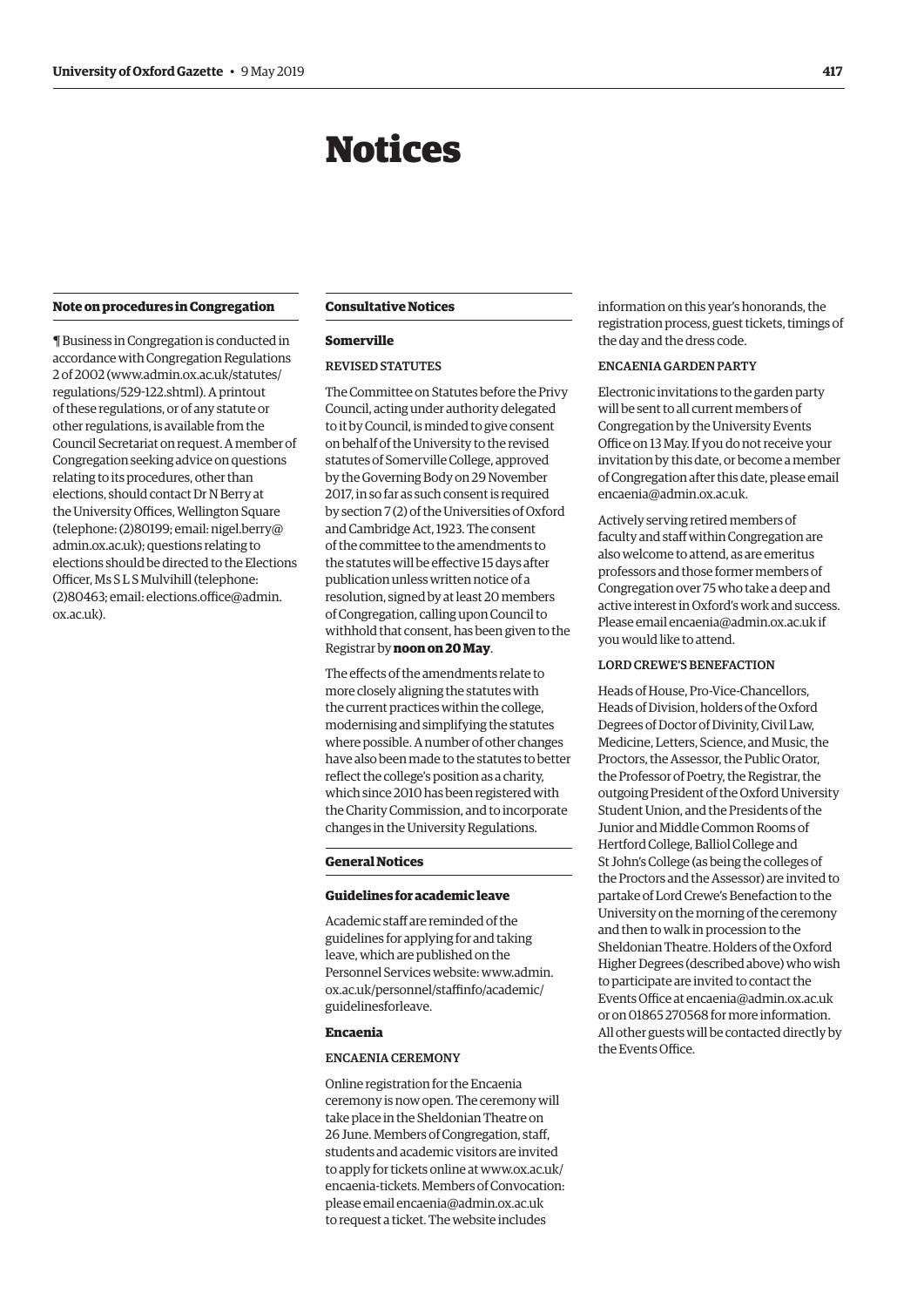#### <span id="page-3-0"></span>**Appointments**

#### **Medical Sciences**

#### **REAPPOINTMENTS**

Heidi de Wet, BSc North West, PhD Cape Town, Fellow of St Catherine's and Associate Professor of Physiology, Department of Physiology, Anatomy and Genetics, from 1 October 2019 until retirement

#### **Social Sciences**

#### REAPPOINTMENTS

Dr Cathryn Costello, Associate Professor in International Human Rights and Refugee Law, Department of International Development, from 1 May 2019 until retirement

Dr Ezequiel Gonzalez Ocantos, Associate Professor in Qualitative Study of Comparative Political Institutions, Department of Politics and International Relations, from 1 September 2019 until retirement

#### **Musical and other Events**

#### **Balliol**

#### MUSICAL SOCIETY CONCERTS

The following concerts will take place at 8.30pm on Sundays in the Hall. Free. All welcome.

*19 May*: Sara Trickey, violin, and Dan Tong, piano: Mozart, Schubert, Fauré, Franck

*2 Jun*: Mishka Momen, piano: Mendelssohn, Schumann, Beethoven, Janáček, Brahms

#### **Harris Manchester**

#### THURSDAY LUNCHTIME RECITAL SERIES

The following events will take place at 1.30pm. Free, with retiring collection. No booking required.

*9 May*: Osiris String Quartet: chamber music, Mozart and Haydn

*16 May*: The Byrd Chorus: choral music from the Renaissance to 20th century

*23 May*: Oxford Newcomers' Choir: folk songs, love songs, and even a hippopotamus!

*30 May*: Ian Kelleher: solo guitar recital

*6 Jun*: Josh Jaswon and Nick Costley-White: It's June – it's jazz! Saxophone and guitar

*13 Jun*: Recorders Galore! From Renaissance to Baroque, and swing to modern

*20 Jun*: End of term celebration: musicians from staff and student body of Harris Manchester

#### **Merton**

#### **ORGAN RECITALS**

The following recitals will take place at 1.15pm on Thursdays in the chapel. Free. More information: [www.merton.ox.ac.uk/](http://www.merton.ox.ac.uk/organ-recitals) [organ-recitals.](http://www.merton.ox.ac.uk/organ-recitals) 

*9 May*: Jonathan Clinch

*16 May*: James Lancelot

*23 May*: Benjamin Nicholas

*30 May*: Alexander Ffnch

*6 Jun*: Áine Kennedy

*13 Jun*: Tom Fetherstonhaugh

*20 Jun*: Alex Little

#### **New College**

#### ORGAN RECITALS

The following recitals will take place at 7.15pm after Evensong on Saturdays. Free.

*18 May*: Robert Quinney

*25 May*: Anna Lapwood, Pembroke College, Cambridge

*1 Jun*: Francesca Massey, Durham Cathedral

*15 Jun*: Charles Maxtone-Smith

#### ORGAN MUSIC FOR PENTECOST

*8pm, 10 Jun*: Timothy Wakerell: Le Vent de l'Esprit

#### NEW COLLEGE CHOIR

#### *Chorister Open Day*

*4.30pm, Sat, 15 Jun*: Information fair, tea and games for families of boys aged 2–6 interested in a choristership in New College Choir. Short, family-friendly Evensong at 6.15pm. To register: [www.](http://www.new.ox.ac.uk/chorister_open_day_registration) [new.ox.ac.uk/chorister\\_open\\_day\\_](http://www.new.ox.ac.uk/chorister_open_day_registration)  [registration](http://www.new.ox.ac.uk/chorister_open_day_registration) or [nancy-jane.rucker@new.](mailto:nancy-jane.rucker@new.ox.ac.uk) [ox.ac.uk](mailto:nancy-jane.rucker@new.ox.ac.uk) 

#### **Oriel**

#### PRE-EVENSONG RECITAL

Craig Ogden will give a guitar recital at 5.15pm on Sunday, 12 May. Free. Followed by choral evensong at 6pm, during which Craig Ogden will perform with the choir, including premiere of *Solitude* by James Whitbourn. More information: [www.oriel.ox.ac.uk/](http://www.oriel.ox.ac.uk/about-college/news-events/events) [about-college/news-events/events.](http://www.oriel.ox.ac.uk/about-college/news-events/events) 

## Lectures

#### **Humanities**

#### **Faculty of English Language and Literature**

#### MEDIEVAL ENGLISH RESEARCH SEMINAR

The following seminars will take place at 5.15pm on Wednesdays in Lecture Theatre 2, St Cross Building. Conveners: Professor A Orchard, Professor V Gillespie

Lisa Cooper, Wisconsin

*15 May*: 'Flesh and blood: Lydgate's recipe rhetoric'

#### Thijs Porck, Leiden

*22 May*: ' "Where the old man does not groan": old age in the afterlife and Columbanus's *De mundi transitu* in Anglo-Saxon England'

#### Julia Boffey, QMUL

*29 May*: ' "Ful many a fresh dité": Chaucer's lyrics, and what happened to them'

Rosalind Love, Cambridge *5 Jun*: 'Reading Bede reading 1 Samuel for Acca'

#### 19TH-CENTURY RESEARCH SEMINAR

The following seminars will take place at noon on Mondays in Seminar Room A, St Cross Building, unless otherwise noted. Conveners: Dr S Ratclife, Dr E Lybeck, Dr F Riddell

Professor David Fuller, Durham *20 May*: 'Shakespeare and European Romanticism'

#### Dr Tara Puri, Bristol

*3 Jun, History of the Book Room*: tbc

*17 Jun*: Speakers from the graduate English research community at Oxford

#### ROMANTIC RESEARCH SEMINAR

The following seminars will take place at 5.30pm on Tuesdays in the Massey Room, Balliol. Conveners: Professor S Perry, Professor F Staford

#### Yasser Khan and Paul Stephens

*14 May*: 'Oroonoko and Yarico: performative reconfgurations of the noble savage paradigm' (YK); 'Towards a Shelleyan ethics of debt' (PS)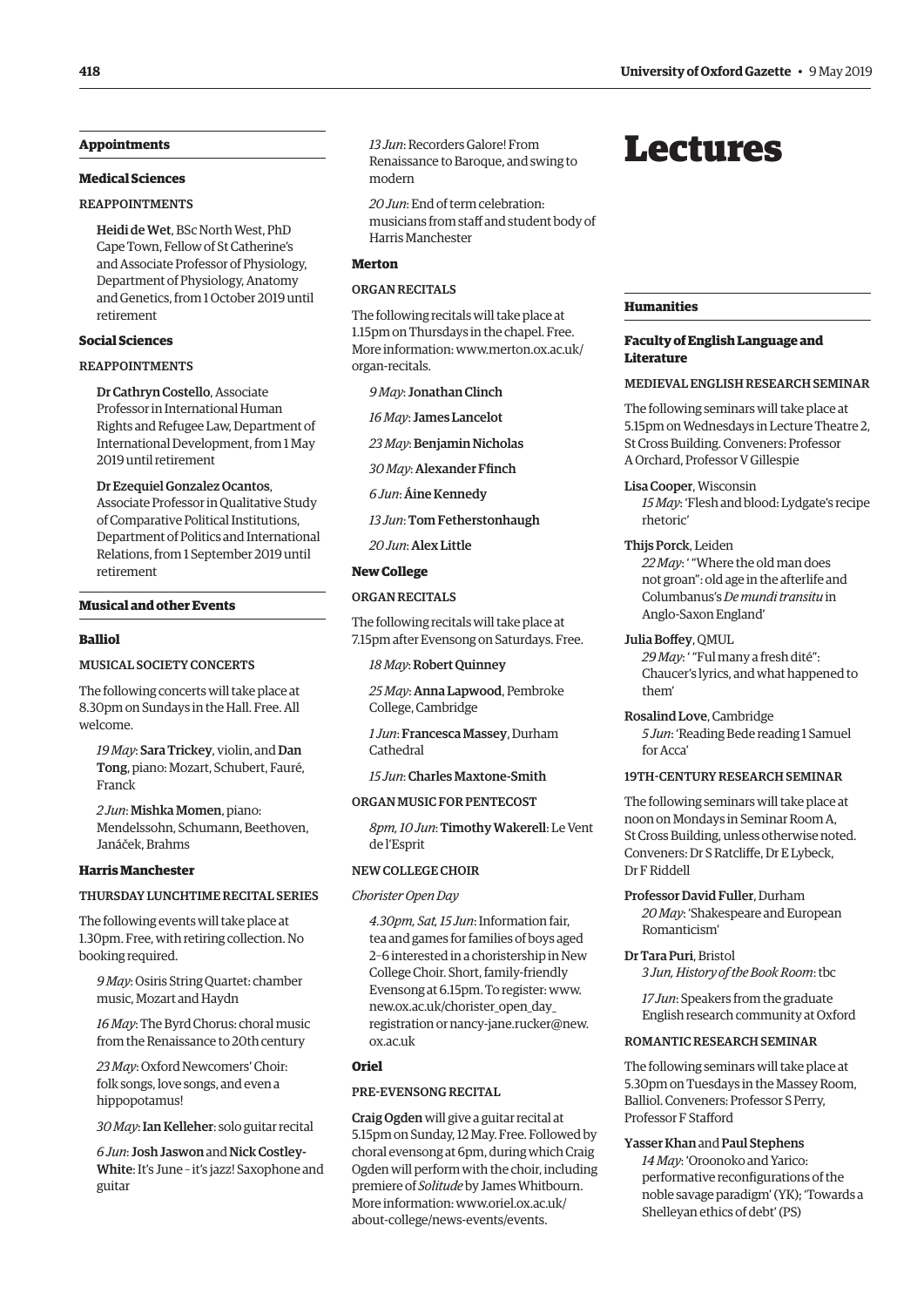<span id="page-4-0"></span>Professor Claire Connolly, Cork *28 May*: 'Making maps: Irish literature in transition, 1780–1830'

Dr Jessica Fay, Birmingham *11 Jun*: 'Wordsworth's *Excursion* and *The Rainbow* of Rubens'

#### 18TH-CENTURY LITERATURE AND CULTURE RESEARCH SEMINAR

The following seminars will take place at 5.30pm in the Massey Room, Balliol, unless otherwise noted. Conveners: Professor R Ballaster, Professor C Gerrard, Professor A Williams, Professor D Taylor, Professor N Pohl, C Edwall, H Brown, A Hardie-Forsyth

#### Dr Tess Somervell, Leeds

*21 May, Buttery Archive Room*: 'Foreknowing and forecasting the weather in 18th-century Georgic'

Professor Henry Power, Exeter *4 Jun*: 'Pins in mock-heroic verse'

Dr Carly Watson and Dr Clare Bucknell *18 Jun*: 'Miscellanies and the conversation of culture' (CW); 'Becoming Peter Pindar' (CB)

#### **Medical Sciences**

#### **Oxford University Medical Education Fellows**

#### LEDINGHAM LECTURE SERIES

Dame Fiona Caldicott will be in coversation at 6pm on 9 May at Somerville. To register: [www.eventbrite.co.uk/e/ledingham-lecture](http://www.eventbrite.co.uk/e/ledingham-lecture-series-a-conversation-with-dame-fiona-caldicott-tickets-60120558208)series-a-conversation-with-dame-fonacaldicott-tickets-60120558208.

#### **Institutes, Centres and Museums**

#### **Bodleian Libraries**

#### OXFORD SEMINARS IN CARTOGRAPHY

The following lectures will take place at 4.30pm in the Weston Library Lecture Theatre.

#### Yossef Rapaport, QMUL

*23 May*: 'Before the portolan charts: lost maps of the sea in the Fatimid *Book of Curiosities*'

Charlotta Forss, Stockholm

*6 Jun*: 'Rivers and ice: early modern maps of the far north'

## Examinations and Boards

**Examinations for the Degree of Doctor of Philosophy** 

*This content has been removed as it contains personal information protected under the Data Protection Act.*

## **Examinations for the Degree of Master of Science**

*This content has been removed as it contains personal information protected under the Data Protection Act.*

#### **Changes to Examination Regulations**

For the complete text of each regulation listed below and a listing of all changes to regulations for this year to date, please see [https://gazette.web.ox.ac.uk/examination](https://gazette.web.ox.ac.uk/examination-regulations-0)regulations-0.

#### **Medical Sciences**

DOCTOR OF CLINICAL PSYCHOLOGY major changes to assessment requirements

MSC BY COURSEWORK IN PSYCHOLOGICAL RESEARCH change to module name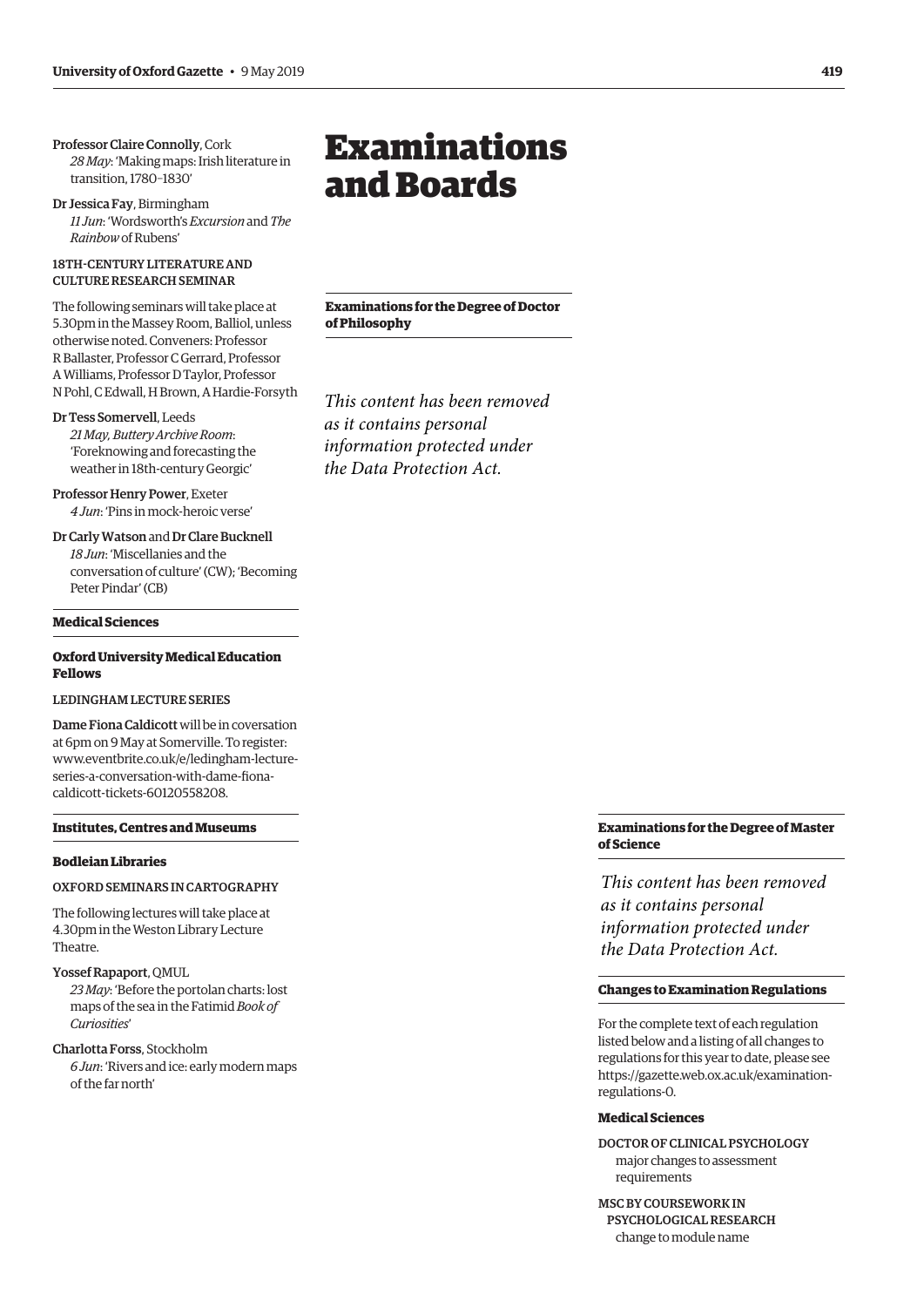# <span id="page-5-0"></span>Colleges, Halls and Societies

#### **Worcester**

Stephen Talbot Edward Aldhouse, 29 March 2019; 1958. Aged 80.

Edgar George Dunbar Busbridge, 27 September 2018; 1984. Aged 52. Michael Barry Connock, October 2014;

1954. Aged 80. Simon Grenville Horner, March 2019; 1975. Aged 62.

Andrew Nigel Murray Longmore, 11 April 2019; 1972. Aged 65.

# Elections

| <b>Obituaries</b><br>Elections |  | <b>Committees reporting to Council</b> |
|--------------------------------|--|----------------------------------------|
|--------------------------------|--|----------------------------------------|

Please note: in the lists below, the names listed are simply those of the persons currently in office, whose terms of office are now coming to a close (thereby prompting all the vacancies now advertised for election). When the start date is 'with immediate effect' two possible dates are indicated: if the election ais uncontested, the candidate deemed elected will take up office as of the close of the nomination period (16 May); if the election is contested, the candidate elected will take up office following the close of the voting period (13 June).

#### **Call for nominations**

The nomination period for the elections below will close at **4pm on 16 May**.

#### **Council**

#### HUMANITIES AND SOCIAL SCIENCES

• One member of Congregation elected by Congregation from members of the faculties in the Divisions of Humanities and of Social Sciences to hold office from MT 2019 to MT 2023 (*vice* Dr K L Blackmon, Merton)

#### MATHEMATICAL, PHYSICAL AND LIFE SCIENCES AND MEDICAL SCIENCES

• One member of Congregation elected by Congregation from members of the faculties in the Divisions of Mathematical, Physical and Life Sciences and of Medical Sciences to hold office from MT 2019 to MT 2023 (*vice* Professor M J A Freeman, Lincoln)

*Note*: Full details of Council's remit, composition, functions and powers can be found at [www.admin.ox.ac.uk/](http://www.admin.ox.ac.uk/statutes/783-121.shtml) [statutes/783-121.shtml.](http://www.admin.ox.ac.uk/statutes/783-121.shtml) Elected members of Council will ordinarily be expected to serve on a small number of other committees (typically between one and three, usually including at least one of the main committees of Council ie PRAC, GPC, Education Committee, Personnel Committee, Research Committee).

For further information, please contact the Senior Assistant Registrar (Governance) [\(nigel.berry@admin.ox.ac.uk\)](mailto:nigel.berry@admin.ox.ac.uk).

#### BUILDINGS AND ESTATES **SUBCOMMITTEE**

• One person elected by Congregation to hold office from MT 2019 to MT 2020 (*vice* Professor Martin C J Maiden, Hertford)

For further information, please contact the Secretary (kristoffer.tiffin@admin.ox.ac.uk).

#### CURATORS OF THE UNIVERSITY LIBRARIES

• Two members of Congregation elected by Congregation to hold office from MT 2019 to MT 2023 (*vice* Professor Nicholas Purcell, Brasenose, and Professor H R Woudhuysen, Rector of Lincoln)

For further information, please contact the Secretary [\(richard.ovenden@bodley.ox.ac.](mailto:richard.ovenden@bodley.ox.ac.uk)  $11k$ ).

#### NOMINATIONS COMMITTEE

• Two persons elected by and from Congregation to hold office from MT 2019 to MT 2022 (*vice* Dr Anne E Keene, Linacre, and Sir Andrew Dilnot, Warden of Nuffield)

For further information, please contact the Administrative Secretary [\(thomas.hall@](mailto:thomas.hall%40admin.ox.ac.uk?subject=) [admin.ox.ac.uk](mailto:thomas.hall%40admin.ox.ac.uk?subject=)).

#### **Other Committees and University Bodies**

#### VISITORS OF THE ASHMOLEAN MUSEUM

- One member of the Medical Sciences Division elected by Congregation to hold office with immediate effect to MT 2022 (*vice* Professor Alastair Wright, St John's)
- $\cdot$ • One member of the Social Sciences Division elected by Congregation to hold office from MT 2019 to MT 2023 (*vice* Dr H L Spencer, Exeter)

*Note*: These elections are provisional, pending approval of proposed changes to Council Regulations 45 of 2002 (to be published in the 2 May issue of the *Gazette*). Further information on the Visitors can be found at: [www.admin.ox.ac.uk/statutes/](http://www.admin.ox.ac.uk/statutes/regulations/489-112.shtml) [regulations/489-112.shtml.](http://www.admin.ox.ac.uk/statutes/regulations/489-112.shtml)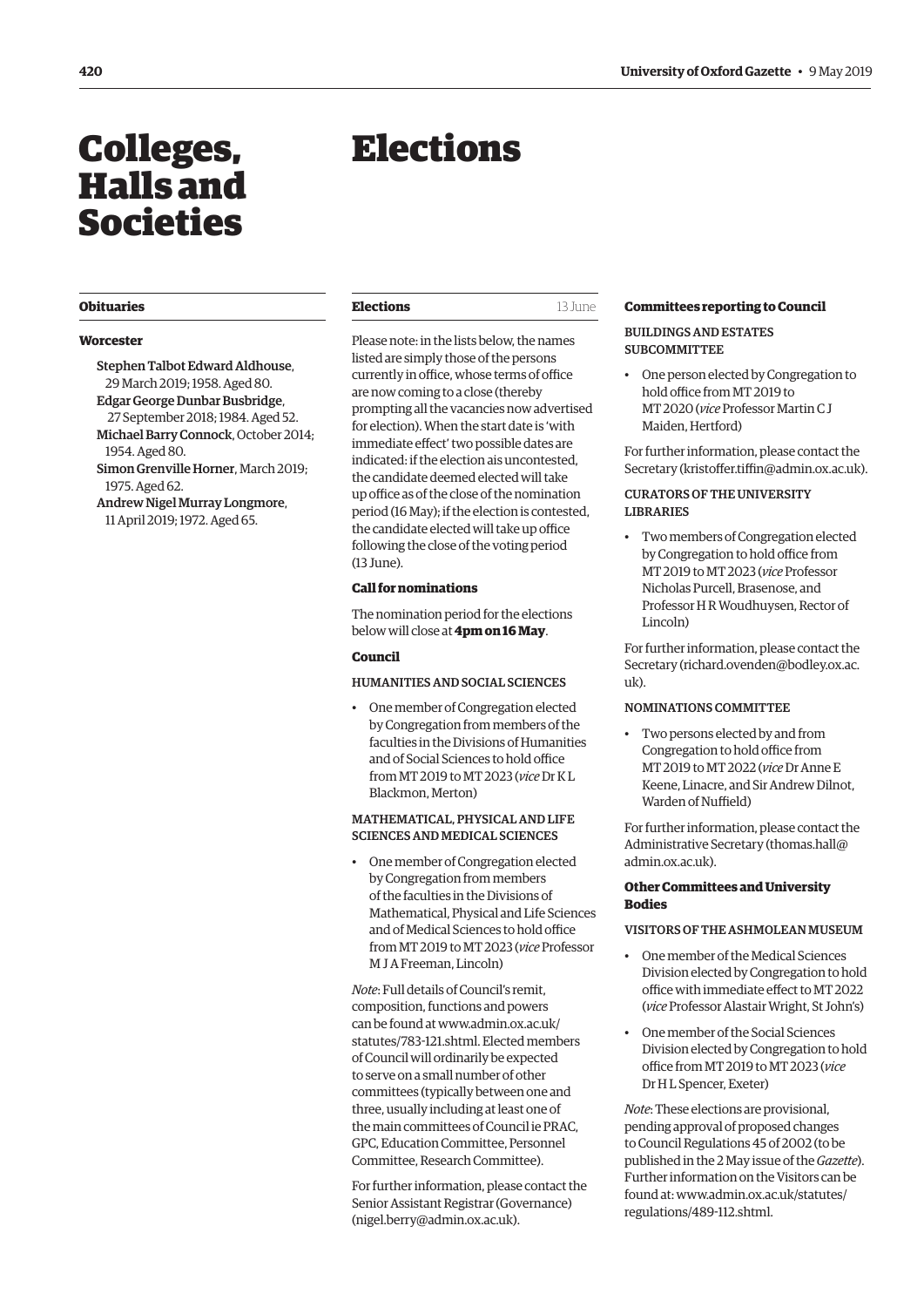<span id="page-6-0"></span>For further information, please contact the Secretary [\(xa.sturgis@ashmus.ox.ac.uk](mailto:xa.sturgis%40ashmus.ox.ac.uk?subject=)).

#### DELEGACY FOR MILITARY INSTRUCTION

• One person elected by Congregation to hold office from MT 2019 to MT 2023 (*vice* Chris Breward, Faculty of Mathematics)

For further information, please contact the Chair [\(agparker@brookes.ac.uk\)](mailto:agparker%40brookes.ac.uk?subject=) or Former Chair [\(andrew.neil@wolfson.ox.ac.uk\)](mailto:andrew.neil%40wolfson.ox.ac.uk?subject=).

#### CURATORS OF THE SHELDONIAN THEATRE

• One member of Congregation elected by Congregation to hold office with immediate efect to MT 2023 (*vice*  S J Payne, Keble, Faculty of Engineering Science)

*Note*: Further information on the board can be found at: [www.admin.ox.ac.uk/statutes/](http://www.admin.ox.ac.uk/statutes/regulations/181-084.shtml#_Toc86825837)  [regulations/181-084.shtml#\\_Toc86825837.](http://www.admin.ox.ac.uk/statutes/regulations/181-084.shtml#_Toc86825837)

For further information, please contact the Secretary [\(john.weston@admin.ox.ac.uk](mailto:john.weston%40admin.ox.ac.uk?subject=)).

#### NOMINATING COMMITTEE FOR THE VICE-CHANCELLORSHIP

• Two persons not also being members of Council elected by and from Congregation to hold office with immediate efect to MT 2025 (*vice*  Nicholas Bamforth, Queen's, and Professor A W Roscoe, University College)

*Note*: Further information on the board can be found at: [www.admin.ox.ac.uk/statutes/](http://www.admin.ox.ac.uk/statutes/regulations/308-072.shtml)  [regulations/308-072.shtml.](http://www.admin.ox.ac.uk/statutes/regulations/308-072.shtml)

For further information, please contact the Senior Assistant Registrar (Governance) [\(nigel.berry@admin.ox.ac.uk\)](mailto:nigel.berry%40admin.ox.ac.uk?subject=).

#### VISITATORIAL BOARD PANEL

• Three persons elected by and from Congregation to hold office from MT 2019 to MT 2023 (*vice* Dr Chrystalina Antoniades, Faculty of Clinical Medicine, Professor Heather O'Donoghue, Linacre, and Professor Lesley J Smith, Harris Manchester)

*Note*: Further information on the board can be found at: [www.admin.ox.ac.uk/](http://www.admin.ox.ac.uk/statutes/353-051a.shtml) [statutes/353-051a.shtml](http://www.admin.ox.ac.uk/statutes/353-051a.shtml) and [www.admin.](http://www.admin.ox.ac.uk/statutes/regulations/248-062.shtml)  [ox.ac.uk/statutes/regulations/248-062.](http://www.admin.ox.ac.uk/statutes/regulations/248-062.shtml) [shtml.](http://www.admin.ox.ac.uk/statutes/regulations/248-062.shtml) 

For further information, please contact the Secretary [\(ellen.hudspith@admin.ox.ac.uk](mailto:ellen.hudspith%40admin.ox.ac.uk?subject=)).

#### **Divisional Boards**

#### MATHEMATICAL, PHYSICAL AND LIFE SCIENCES BOARD

- One person elected by and from among the members of the Faculty of Chemistry to hold office from MT 2019 to MT 2023 (*vice* Professor Philip Mountford, St Edmund Hall)
- One person elected by and from among the members of the Faculty of Mathematics to hold office from MT 2019 to MT 2023 (*vice* Professor Stephen Faulkner, Keble)

For further information, please contact the Divisional Registrar [\(laura.gibbs@mpls.](mailto:laura.gibbs%40mpls.ox.ac.uk?subject=)  [ox.ac.uk](mailto:laura.gibbs%40mpls.ox.ac.uk?subject=)).

#### SOCIAL SCIENCES DIVISIONAL BOARD

- One member elected by and from the academic members of the the Department of Social Policy and Intervention to hold office with immediate efect to MT 2019\*
- One member elected by and from the academic members of the School of Anthropology and Museum Ethnography to hold office with immediate effect to MT 2019\*

\*Under the regulations governing [the composition of Divisional Bo](http://www.admin.ox.ac.uk/statutes/regulations/522-122.shtml#_Toc28140849)ards [\(www.admin.ox.ac.uk/statutes/](http://www.admin.ox.ac.uk/statutes/regulations/522-122.shtml#_Toc28140849)  regulations/522-122.shtml#\_Toc28140849), the above vacancies fall within the single constituency of 'two persons elected on a rotational basis by and from academic members of the following units of the division: (a) the Department for International Development; (b) the School for Interdisciplinary Area Studies; (c) the Department of Sociology; (d) the Oxford Internet Institute; (e) the Department of Social Policy and Intervention; (f) the School of Anthropology; (g) the Institute of Archaeology and Research Laboratory for Archaeology and the History of Art; (h) the Blavatnik School of Government'.

For further information abo[ut the Board](mailto:catherine.paxton%40socsci.ox.ac.uk?subject=), [please contact the Secret](mailto:catherine.paxton%40socsci.ox.ac.uk?subject=)ary (catherine. paxton@socsci.ox.ac.uk).

#### **Faculty Boards**

#### BOARD OF THE FACULTY OF CLASSICS

• Two persons elected by and from among the members of the Subfaculty of Classical Languages and Literature to hold office from MT 2019 to MT 2021 (lapsed vacancies)

For further information, please contact the Secretary [\(administrator@classics.ox.ac.uk](mailto:administrator%40classics.ox.ac.uk?subject=)).

#### BOARD OF THE FACULTY OF ENGLISH LANGUAGE AND LITERATURE

• Four persons elected by and from the members of the faculty of English Language and Literature to hold office from MT 2019 to MT 2021 (*vice* Dr Marina Mackay, St Peter's, Dr Erica L McAlpine, Keble, Professor Lloyd Pratt, St John's, and Dr Olivia Smith)

For further information, please contact the Secretary [\(sadie.slater@ell.ox.ac.uk\)](mailto:sadie.slater%40ell.ox.ac.uk?subject=).

#### BOARD OF THE FACULTY OF HISTORY

• Eight persons elected by and from among the members of the Faculty of History holding posts on the establishment or under the aegis of the board to hold office from MT 2019 to MT 2021 (*vice* Professor P J Hämäläinen, St Catherine's, J C Belich, Balliol, D M Hopkin, Hertford, Professor Robert Ilife, Linacre, M E Mulholland, St Catherine's, Dr Lucy Wooding, Lincoln, Dr Sian Pooley, Magdalen, and Nicholas Stargardt, Magdalen)

For further information, please contact the Secretary [\(administrator@history.ox.ac.uk](mailto:administrator%40history.ox.ac.uk?subject=)).

#### BOARD OF THE FACULTY OF MUSIC

• Two persons elected by and from among the members of the Faculty of Music to hold office from MT 2019 to MT 2021 (*vice* Dr Anne Stoll-Knecht, Jesus, and Mark T Williams, Magdalen)

For further information, please contact the Secretary [\(administrator@music.ox.ac.uk](mailto:administrator%40music.ox.ac.uk?subject=)).

#### BOARD OF THE FACULTY OF PHILOSOPHY

• Three persons elected by and from the members of the Faculty of Philosophy to hold office from MT 2019 to MT 2020 (*vice* Professor S J Mulhall, New College, H Greaves, Merton, and W T M Sinclair, Wadham)

For further information about the Board, please contact the Secretary [\(rachael.](mailto:rachael.sanders%40philosophy.ox.ac.uk?subject=)  [sanders@philosophy.ox.ac.uk\)](mailto:rachael.sanders%40philosophy.ox.ac.uk?subject=).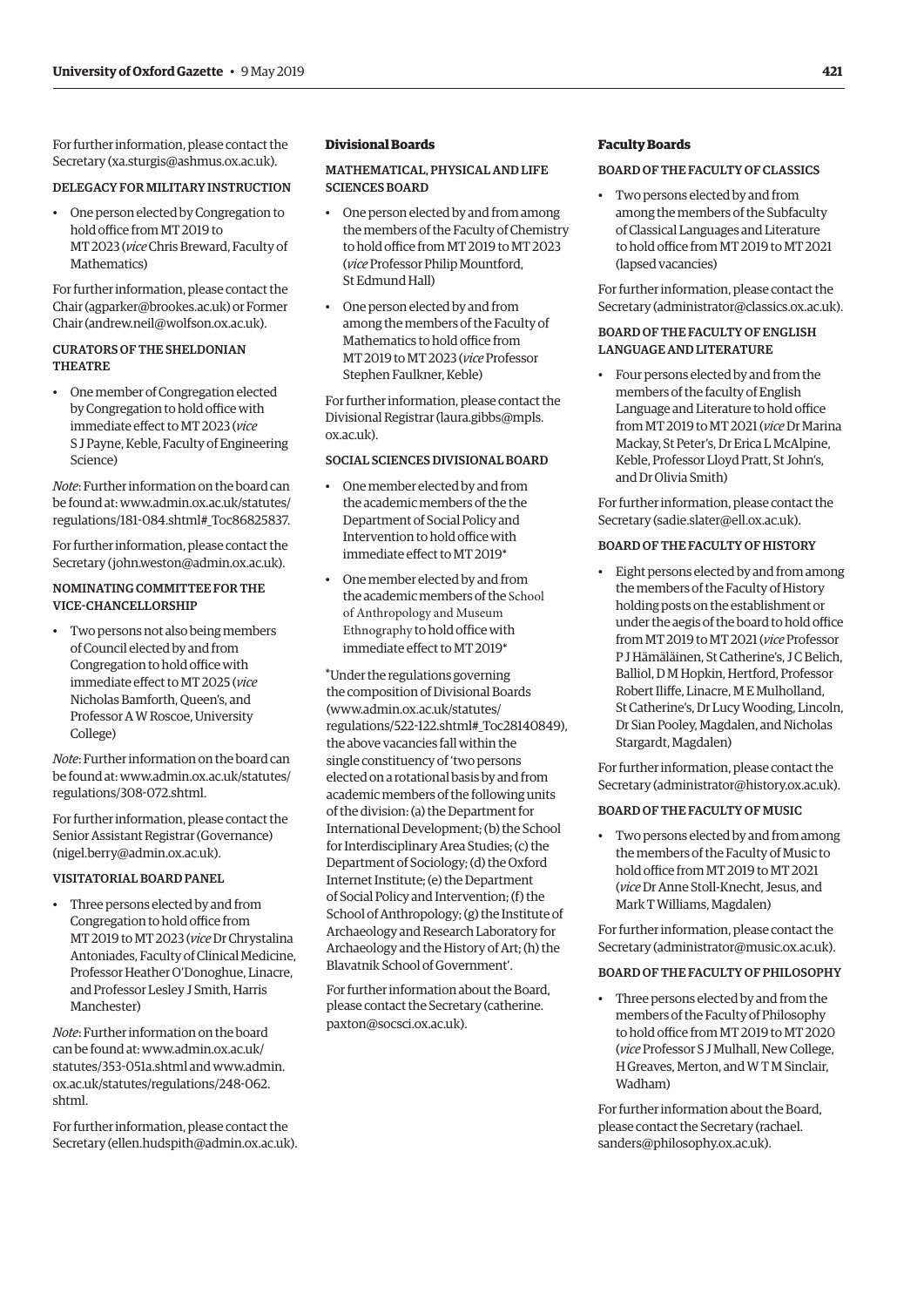#### <span id="page-7-0"></span>BOARD OF THE FACULTY OF THEOLOGY AND RELIGION

• Three persons elected by and from the members of the Faculty of Theology and Religion to hold office from MT 2019 to MT 2021 (*vice* Dr R A Ellis, Principal of Regent's Park, Professor S Gillingham, Worcester, and a vacancy)

For further information, please contact the Secretary [\(haf@theology.ox.ac.uk](mailto:haf%40theology.ox.ac.uk?subject=)).

#### **Notes**:

Nominations in writing for the elections on 13 June, by four members of Congregation other than the candidate, will be received by the Elections Office at the University Offices, Wellington Square, up to **4pm on 16 May**.

At least one nomination in respect of each candidate must be made on an official nomination form (available at [www.admin.](http://www.admin.ox.ac.uk/elections/forms/index.shtml)  [ox.ac.uk/elections/forms/index.shtml\).](http://www.admin.ox.ac.uk/elections/forms/index.shtml)  Council has decided that nominations should show for each signatory the name and college or department in block capitals. Any names which are not so shown may not be published.

All candidates are asked to note the general requirements which apply to all committee members, as set out in Council Regulations 14 of 2002 (General Regulations of Council for Committees) [\(www.admin.ox.ac.uk/](http://www.admin.ox.ac.uk/statutes/regulations/519-122.shtml) [statutes/regulations/519-122.shtml\).](http://www.admin.ox.ac.uk/statutes/regulations/519-122.shtml) Current members seeking re-election are also asked to check for specifc restrictions on consecutive service.

Candidates are invited to include with their nomination forms a written statement of no more than 250 words, setting out his or her reasons for standing and qualifcations for the office being sought.

In the event of a contested election, these statements will be available online at[www.admin.ox.ac.uk/elections](http://www.admin.ox.ac.uk/elections) and published in the *Gazette* dated 30 May. Voters may wish to wait until they have read these statements before returning their ballot papers. Ballot papers will be sent out to members of Congregation as soon as possible after the closing date for nominations. Completed ballot papers must be received by the Elections Office not later than **4pm on 13 June**.

For further information, please contact the Elections Officer [\(shirley.mulvihill@admin.](mailto:shirley.mulvihill%40admin.ox.ac.uk?subject=) [ox.ac.uk\)](mailto:shirley.mulvihill%40admin.ox.ac.uk?subject=).

#### **Convocation** 21 June

#### **Election of the Professor of Poetry**

An election by Convocation will be held in Trinity term 2019 in order to elect the Professor of Poetry, to hold office for four years from the frst day of Michaelmas term 2019. A meeting of Convocation will be held on Friday, 21 June 2019, to announce the results.

#### DUTIES AND STIPEND OF THE PROFESSOR

The duties of the Professor are: normally to give one public lecture each term on a suitable literary subject (where the term 'public lecture' does not include poetry readings or recitals or other such events); to deliver an inaugural lecture; normally to offer one more event each term (which may include poetry readings, workshops, hosted events etc); to give the Creweian Oration at Encaenia every other year (a duty established by convention); each year, to be one of the judges for the Newdigate Prize, the Jon Stallworthy Prize, the Lord Alfred Douglas Prize and the Chancellor's English Essay Prize; every third year to help judge the prize for the English poem on a sacred subject; and generally to encourage the art of poetry in the University.

The Professor receives a stipend of £12,710 per annum which is increased in line with the annual cost-of-living increases for academic and related staff, plus £40 for each Creweian Oration. The Professor may hold the post in conjunction with another professorship or readership within the University. The post enjoys an association with All Souls College, but there may be occasions when the postholder is ofered an association by another college (eg if the postholder has a prior association with another college).

Further particulars for the Professorship are available on the University website [\(www.](http://www.ox.ac.uk) [ox.ac.uk](http://www.ox.ac.uk)). Informal enquiries about the post should be addressed to the Chair of the Faculty Board, Professor Ros Ballaster, who can be contacted by email at chair@ell. [ox.ac.uk](mailto:chair%40ell.ox.ac.uk?subject=). All enquiries will be treated in strict confdence.

#### ELECTION PROCEDURES

This election will be conducted electronically by Electoral Reform Services Ltd (ERS) on behalf of the University of Oxford.

All members of Convocation are eligible to nominate a candidate and to vote in this election. Nominations must be made online via [www.ersvotes.com/oxfordpoetry19](http://www.ersvotes.com/oxfordpoetry19) by **4pm on Thursday, 9 May**.

#### *Convocation*

Convocation consists of all the former student members of the University who have been admitted to a degree (other than an honorary degree) of the University, and of any other persons who are members of Congregation or who have retired having been members of Congregation on the date of their retirement.

Membership of Convocation is conferred automatically to members of Congregation whose names have been entered in the Register of Congregation and to Oxford degree-holders after having attended a formal degree ceremony (either in person or *in absentia*). Those wishing to verify their current status as members of Convocation are asked to contact their college secretary or departmental administrator.

The functions of Convocation are set out in the University Statutes [\(www.admin.ox.ac.](http://www.admin.ox.ac.uk/statutes/780-121.shtml) [uk/statutes/780-121.shtml\).](http://www.admin.ox.ac.uk/statutes/780-121.shtml)

#### *Information for candidates*

Candidates must register their intention to stand for election online [\(www.](http://www.ersvotes.com/oxfordpoetry19) [ersvotes.com/oxfordpoetry19\)](http://www.ersvotes.com/oxfordpoetry19) by **4pm on Thursday, 9 May**. Each candidate will have access to a secure area on the ERS website to draft, save and upload supporting materials for publication (such as a photo and candidate statement).

Registered candidates' names will be published online as prospective candidates until they have been nominated by the required 50 members of Convocation, when their names will be published as official candidates.

Candidates may submit for publication a written statement, of no more than 500 words, setting out their reasons for standing. The statement may include links to websites, podcasts or other social media. The statement must be uploaded by **4pm on Thursday, 9 May**. In the event of a contested election, these statements will be published online and in the University *Gazette* following the close of the nomination period.

Candidates must be of sufficient distinction to be able to fulfl the duties of the post and must not have held the Professorship on a previous occasion. Candidates may choose another person to act as their representative to the University throughout the election (the 'authorised representative').

#### *Nominations*

All members of Convocation are entitled to nominate a candidate in this election.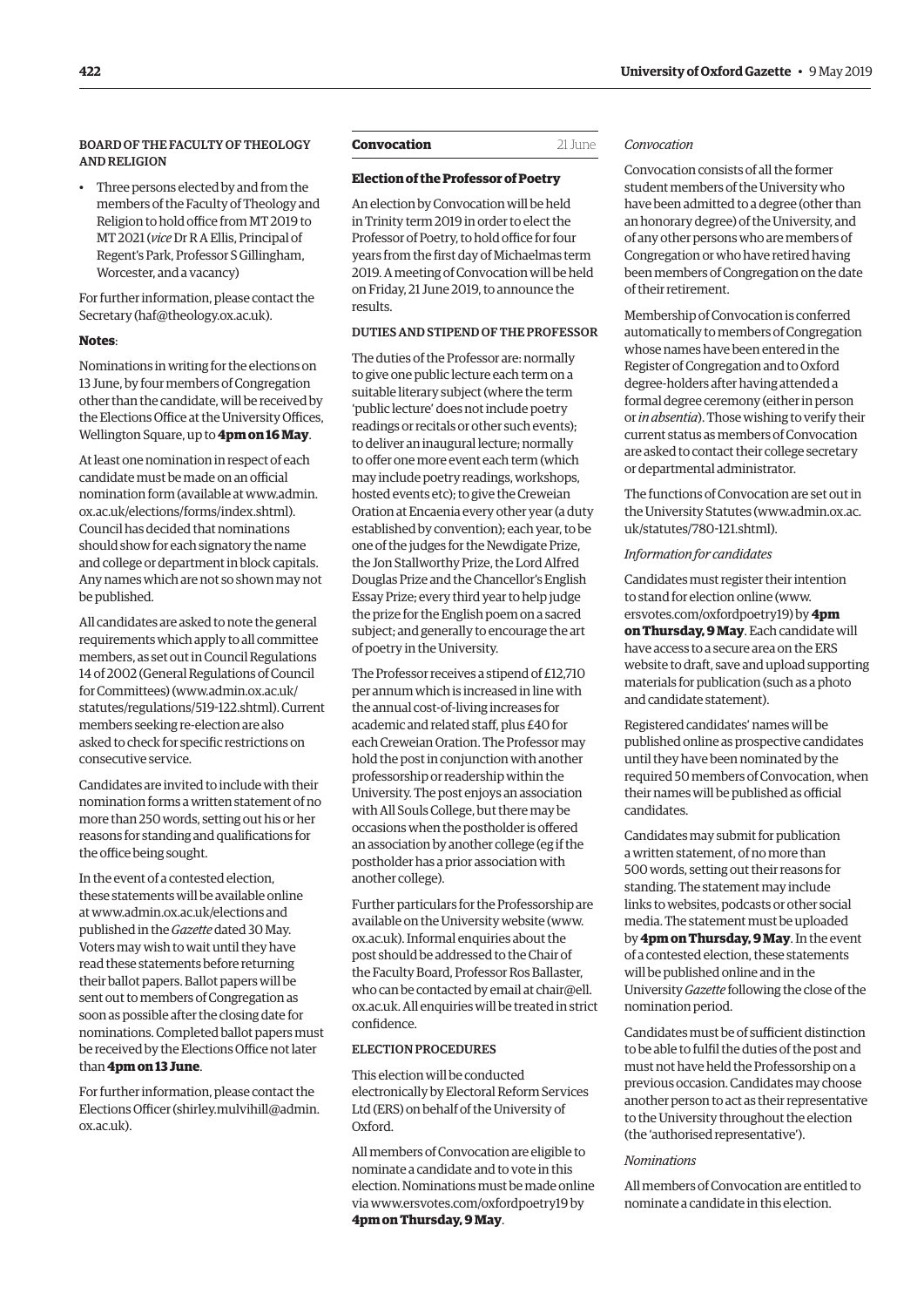## Advertisements

<span id="page-8-0"></span>Nominations by 50 members of Convocation other than the candidate (who need not be a member of Convocation) must be submitted online [\(www.ersvotes.com/](http://www.ersvotes.com/oxfordpoetry19)  [oxfordpoetry19\)](http://www.ersvotes.com/oxfordpoetry19) by **4pm on Thursday, 9 May**. The names of those nominators, whose eligibility to nominate has been verifed, will be published online.

Please note that members who register to nominate a candidate will not have to register again to vote (see 'Voter registration' below) because membership of Convocation will be verifed at the time of submitting the nomination.

#### *Voting arrangements*

If the election is not contested the result will be announced online and in the *Gazette*  following the close of nominations. In the event of a contested election, an online ballot will be conducted by the Electoral Reform Services in accordance with the following procedures and the results announced at a meeting of Convocation on Friday, 21 June.

#### *Voter registration*

All members of Convocation who wish to vote in this election must register their intention to vote on [www.ersvotes.com/](http://www.ersvotes.com/oxfordpoetry19)  [oxfordpoetry19](http://www.ersvotes.com/oxfordpoetry19) by**noon on Thursday, 6 June** (BST).

Once you have submitted your request to register, your details will be checked to ensure you are a member of Convocation and eligible to vote in this election. You will be notifed by email if your request has been **unsuccessful**. If you are unable to register online, or have any queries about the registration process, a telephone helpline will be available during the registration period.

#### *Voting*

Registered voters will be able to vote online from Thursday, 23 May, until noon on Thursday, 20 June (BST). Voters will be sent instructions on how to vote once their eligibility to vote has been verifed.

#### *Result of a contested election*

The result of a contested election will be announced in a meeting of Convocation at 3pm on Friday, 21 June, in Convocation House. Members of Convocation wishing to attend the meeting are asked to note that the wearing of gowns is optional. The result will subsequently be reported on the University's website and published in the *Gazette*.

#### FURTHER INFORMATION

Informal enquiries about the post should be addressed to the Chair of the Faculty Board, Professor Ros Ballaster, who can be contacted by email at [chair@ell.ox.ac.uk.](mailto:chair%40ell.ox.ac.uk?subject=) All enquiries will be treated in strict confdence.

Further information about election procedures may be found in Council Regulations 8 of 2002 [\(www.admin.ox.ac.](http://www.admin.ox.ac.uk/statutes/regulations/1089-120.shtml)  [uk/statutes/regulations/1089-120.shtml\).](http://www.admin.ox.ac.uk/statutes/regulations/1089-120.shtml) 

Those wishing to verify their current status as members of Convocation are asked to contact their college secretary or departmental administrator.

Media enquiries should be directed to the University of Oxford News and Information Office (email: news.office@admin.ox.ac. [uk](mailto:news.office%40admin.ox.ac.uk?subject=); tel: +44 (0)1865 (2)80528 or [stuart.](mailto:stuart.gillespie%40admin.ox.ac.uk?subject=)  [gillespie@admin.ox.ac.uk](mailto:stuart.gillespie%40admin.ox.ac.uk?subject=); +44 (0)1865 283877).

All other queries should be addressed to the Elections Officer, Ms S L S Mulvihill, Council Secretariat, University Offices, Wellington Square, Oxford, OX1 2JD (email: [poetry.](mailto:poetry.election%40admin.ox.ac.uk?subject=) [election@admin.ox.ac.uk](mailto:poetry.election%40admin.ox.ac.uk?subject=); tel: +44 (0)1865 (2)80463).

#### **Advertising enquiries**

*Email*: [gazette.ads@admin.ox.ac.uk](mailto:gazette.ads@admin.ox.ac.uk) *Telephone*: 01865 (2)80548 *Web*: https:/[/gazette.web.ox.ac.uk/classifed](http://www.ox.ac.uk/gazette/classifiedadvertising)[advertising-](http://www.ox.ac.uk/gazette/classifiedadvertising)gazette

#### **Deadline**

Advertisements are to be received by **noon on Wednesday** of the week before publication (ie eight days before publication). Advertisements must be submitted online.

#### **Charges**

Commercial advertisers: £30 per insertion of up to 70 words, or £60 per insertion of 71–150 words.

Private advertisers: £20 per insertion of up to 70 words, or £40 per insertion of 71–150 words.

See our website for examples of whether an advertisement is considered commercial or private: https://[gazette.web.ox.ac.uk/](http://www.ox.ac.uk/gazette/classifiedadvertising)  [classifed-advertising-](http://www.ox.ac.uk/gazette/classifiedadvertising)gazette.

#### **Online submission and payment**

Advertisements must be submitted and paid for online, using a credit card or debit card, through a secure website. For details, see https:/[/gazette.web.ox.ac.uk/classifed](http://www.ox.ac.uk/gazette/classifiedadvertising)[advertising-](http://www.ox.ac.uk/gazette/classifiedadvertising)gazette.

## **Extracts from the terms and conditions of acceptance of advertisements**

*General* 

1. Advertisements are accepted for publication at the discretion of the editor of the *Gazette*.

*Note*. When an advertisement is received online, an acknowledgement will be emailed automatically to the email address provided by the advertiser. The sending of this acknowledgement does not constitute an acceptance of the advertisement or an undertaking to publish the advertisement in the *Gazette*.

2. The right of the *Gazette* to edit an advertisement, in particular to abridge when necessary, is reserved.

3. Advertisements must be accompanied by the correct payment, and must be received by the deadline stated above. *No refund can be made for cancellation after the acceptance of advertisements*.

4. Once an advertisement has been submitted for publication, no change to the text can be accepted.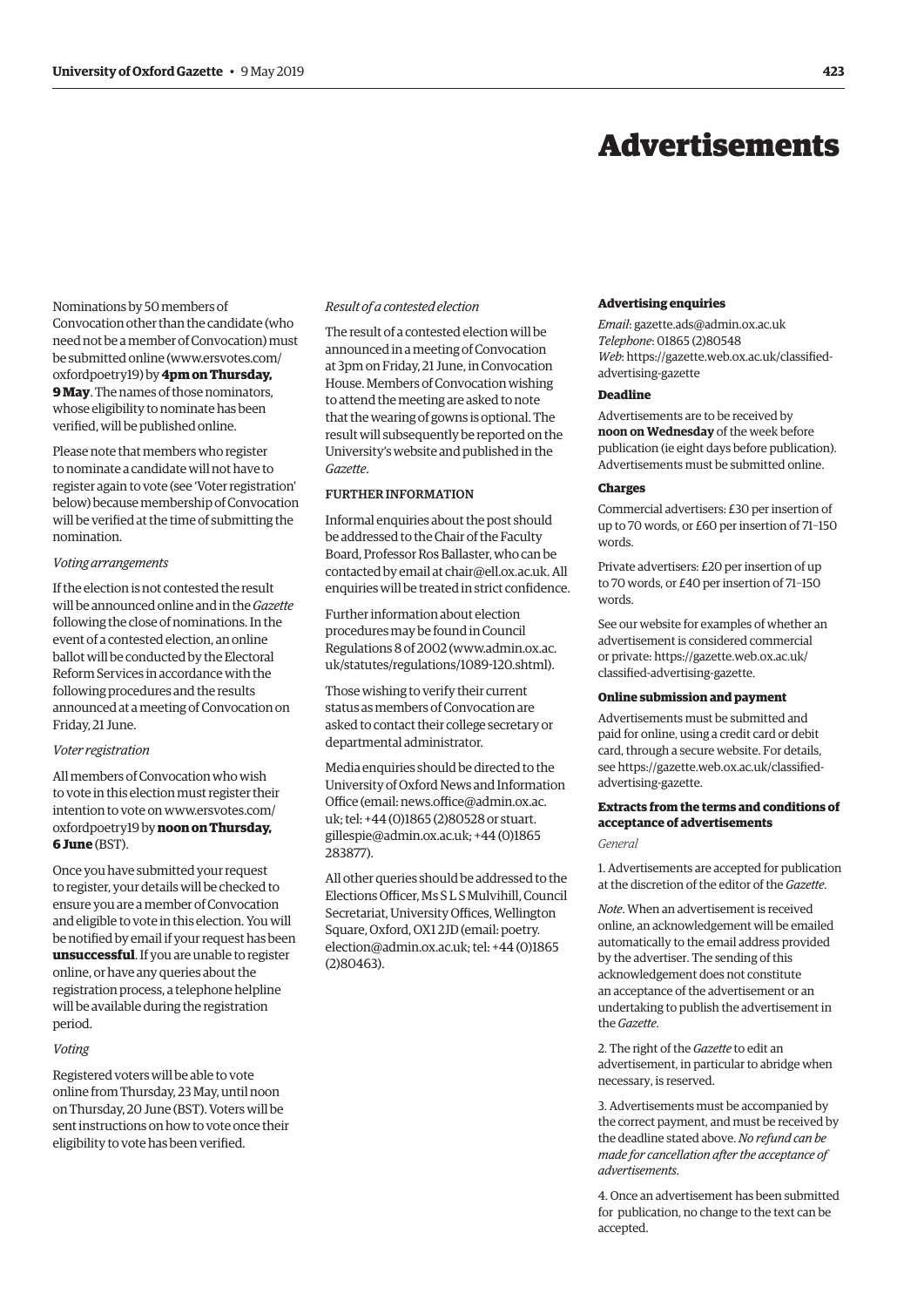5. Voucher copies or cuttings cannot be supplied.

#### *Charges*

6. Two separate charging arrangements will apply, for commercial and private advertisers. The rates applicable at any time will be published regularly in the *Gazette*, and may be obtained upon enquiry. The rates, and guidance on applicability of each rate, are also available online.

The editor's decision regarding applicability of these rates to an individual advertiser will be fnal.

#### *Disclaimer*

**7. The University of Oxford and Oxford University Press accept no responsibility for the content of any advertisement published in the** *Gazette***. Readers should note that the inclusion of any advertisement in no way implies approval or recommendation of either the terms of any offer contained in it or of the advertiser by the University of Oxford or Oxford University Press.** 

#### *Advertisers' Warranty and Indemnity*  **13. The advertiser warrants:**

**(i) Not to discriminate against any respondents to an advertisement published in the** *Gazette* **on the basis of** 

**their gender, sexual orientation, marital or civil partner status, gender reassignment, race, religion or belief, colour, nationality, ethnic or national origin, disability or age, or pregnancy.** 

(ii) That the advertisement does not contravene any current legislation, rules, regulations or applicable codes of practice.

(iii) That it is not in any way illegal or defamatory or a breach of copyright or an infringement of any other person's intellectual property or other rights.

*You are advised to view our full Terms and Conditions of acceptance of advertisements. Submission of an advertisement implies acceptance of our terms and conditions, which may be found at https:/[/gazette.web.ox.ac.](http://www.ox.ac.uk/gazette/classifiedadvertising)  [uk/classifed-advertising](http://www.ox.ac.uk/gazette/classifiedadvertising)-gazette, and may also be obtained on application to Gazette Advertisements, Public Affairs Directorate, University Offices, Wellington Square, Oxford OX1 2JD.* 

#### **Miscellaneous**

**The Anchor pub**, dining rooms and terrace – close to Jericho. We serve simple, honest, fresh food with daily changing seasonal specials, an extensive wine list and great beer. Our 2 private dining rooms can seat 14 and 16 and are available for meetings or dinner parties. We are open 9am–11pm Mon–Fri and 8am–11pm Sat

and Sun. 2 Hayfield Rd, Oxford OX2 6TT. Tel: 01865 510282. Web: [www.theanchoroxford.](http://www.theanchoroxford.com)  [com.](http://www.theanchoroxford.com)

**Stone Pine Design** card publisher specialising in wood engraving, linocuts and Oxfordshire. Beautifully produced, carefully selected designs by internationally renowned artists. Web: [www.stonepinedesign.co.uk.](http://www.stonepinedesign.co.uk)

**St Giles' Parish Rooms for hire**. Ideally located close to the city centre at 10 Woodstock Rd OX2 6HT. There is a main hall and a meeting room that can be hired together or separately, and full kitchen facilities. For enquiries regarding availability and to arrange a site visit, contact Meg Peacock, Benefice Manager: 07776 588712 or [sgsm.benefice.](mailto:sgsm.benefice.manager@gmail.com) [manager@gmail.com](mailto:sgsm.benefice.manager@gmail.com).

**[ResearchProfessional.com](http://ResearchProfessional.com)** is an online research funding opportunities database and alerting service. The University has a sitewide licence, so it is freely accessible to anyone with an [ox.ac.uk](http://ox.ac.uk) email address. Find out more about [ResearchProfessional.com](http://ResearchProfessional.com), including user guides and training sessions, on the Research Services website ([www.admin.ox.ac.](http://www.admin.ox.ac.uk/researchsupport/findfunding/rp)  [uk/researchsupport/findfunding/rp\).](http://www.admin.ox.ac.uk/researchsupport/findfunding/rp) 

#### **Research participants sought**

**We are now recruiting for a BCG challenge study** in healthy adults to help develop TB vaccines. Participants will be reimbursed for their time and travel from £685 to £725. Get in touch to find out more: [www.jenner.ac.uk/](http://www.jenner.ac.uk/tb043)  [tb043.](http://www.jenner.ac.uk/tb043)

**We will use MRI to examine** how chemicals in your brain change whilst you perform a joystick-based computer task. Volunteers should be aged 18–35, right-handed, in good health, not pregnant, without metal in their head or body (except fillings), without metallic implants (eg pacemaker) and free from surgery in the past 3 months. Reimbursement provided for time and travel. For more information and potential dates contact Caroline Nettekoven at [joystick.study@psych.](mailto:joystick.study@psych.ox.ac.uk) [ox.ac.uk.](mailto:joystick.study@psych.ox.ac.uk)

**Volunteers needed for Parkinson's Disease study** (ethics approval reference: R61310/ RE001). We are looking for individuals aged 50–75 who have been diagnosed with Parkinson's Disease in the last 6 years to take part in a research study assessing the effects of their usual medication on learning and memory. If you are interested and would like more information, please contact us: [pdcognition@psych.ox.ac.uk](mailto:pdcognition@psych.ox.ac.uk) or 01865 618245. Time and travel expenses will be reimbursed.

#### **Groups and societies**

#### **The Oxford University Newcomers' Club**

at the University Club, 11 Mansfield Rd, OX1 3SZ, welcomes the wives, husbands or partners of visiting scholars, of graduate students and of newly appointed academic and administrative members of the University. We offer help, advice, information and the opportunity to meet others socially. Informal coffee mornings are held in the club every Wednesday 10.30am–noon (excluding the Christmas vacation). Newcomers with children (aged 0–4) meet every Fri in term 10.15am–11.45am. We have a large programme of events including tours of colleges, museums and other places of interest. Other term-time activities include a book group, informal conversation group, garden group, antiques group, an opportunity to explore Oxfordshire and an Opportunities in Oxford group. Visit our website: [www.newcomers.ox.ac.uk.](http://www.newcomers.ox.ac.uk)

**Oxford Research Staff Society** (OxRSS) is run by and for Oxford research staff. It provides researchers with social and professional networking opportunities, and a voice in University decisions that affect them. Membership is free and automatic for all research staff employed by the University of Oxford. For more information and to keep up to date, see: web: [www.oxrss.ox.ac.uk](http://www.oxrss.ox.ac.uk); Facebook: <http://fb.me/oxrss;>Twitter: [@ResStaffOxford](https://twitter.com/resstaffoxford); mailing list: [researchstaff](mailto:researchstaff-subscribe@maillist.ox.ac.uk)[subscribe@maillist.ox.ac.uk](mailto:researchstaff-subscribe@maillist.ox.ac.uk).

#### **Restoration and Conservation of Antique Furniture**

**John Hulme** undertakes all aspects of restoration. 30 years' experience. Collection and delivery. For free advice, telephone or write to the Workshop, 11A High St, Chipping Norton, Oxon, OX7 5AD. Tel: 01608 641692.

#### **Sell your unwanted books**

**Sell your unwanted books** at competitive prices. If you need extra space or are clearing college rooms, a home or an office, we would be keen to quote for books and CDs. Rare items and collections of 75 or more wanted if in VG condition; academic and non-academic subjects. We can view and collect. Contact Graham Nelson at History Bookshop Ltd on 01451 821660 or [sales@historybookshop.com](mailto:sales@historybookshop.com).

#### **Antiques bought and sold**

**Wanted and for sale** – quality antiques such as furniture, fire guards, grates and related items, silver, pictures, china and objets d'art. Please contact Greenway Antiques of Witney, 90 Corn Street, Witney OX28 6BU on 01993 705026 or 07831 585014 or email [jean\\_greenway@hotmail.com](mailto:jean_greenway@hotmail.com).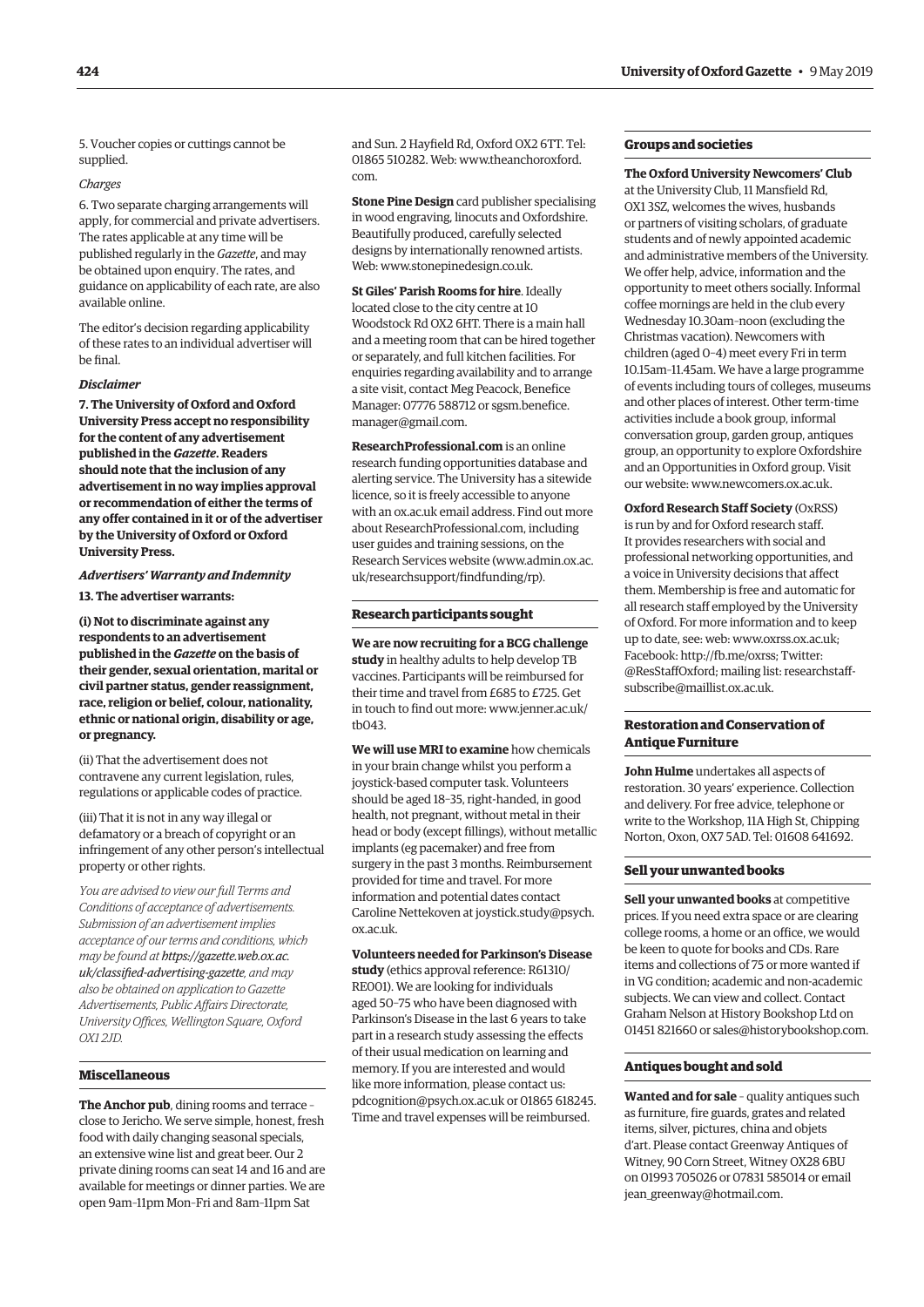#### **Services Ofered**

**Big or small, we ship it all**. Plus free pick up anywhere in Oxford. Also full printing services available (both online and serviced), 24 hour photocopying, private mailing addresses, fax bureau, mailing services and much more. Contact or visit Mail Boxes Etc, 266 Banbury Rd, Oxford. Tel: 01865 514655. Fax: 01865 514656. Email: [staff@mbesummertown.co.uk.](mailto:staff@mbesummertown.co.uk) Also at 94 London Rd, Oxford. Tel: 01865 741729. Fax: 01865 742431. Email: [staff@](mailto:staff@mbeheadington.co.uk) [mbeheadington.co.uk](mailto:staff@mbeheadington.co.uk).

**Airport transfer/chaufeur service**. If you are looking for a reliable and experienced transfer service I would be happy to discuss your needs. Last year I handled 328 airport transfers successfully and I have over 20 years' experience. Account customers welcome and all major credit cards accepted. Comfortable and reliable Heathrow service. Contact Tim Middleton. Tel: 07751 808763 or email: [timothy.middleton2@btopenworld.com.](mailto:timothy.middleton2@btopenworld.com)

#### **Independent Pensions and Financial**

**Advice**. Austin Chapel Independent Financial Advisers LLP provide bespoke pensions and financial advice to staff working for the University of Oxford. We provide Annual Allowance and Lifetime Allowance pension tax mitigation advice and calculations. In addition, we can provide projections of future pension benefits to ensure your retirement plans are on course to meet your retirement income requirements. We also offer an independent investment review service to help ensure that your investment portfolio still meets your current attitude to risk and is tax efficient. The initial meeting can be held at your workplace, home or our central Oxford offices. There is no cost for the initial meeting. For more information contact Gary O'Neill on 01865 304094 or email [gary.oneill@](mailto:gary.oneill@austinchapel.co.uk)  [austinchapel.co.uk.](mailto:gary.oneill@austinchapel.co.uk)

**Carpenter/joiner**. For bookcases, wardrobes, etc, made on site to your specifications. Portfolio available. Call Rob Guthrie on 01608 677423 (evening) or 07961 444957 (daytime). Email: [rob.s.guthrie@gmail.com.](mailto:rob.s.guthrie@gmail.com)

#### **Domestic Services**

**Fantastic Services now in Oxford**. Enjoy more free time. Have your home chores and garden care solved by dedicated and fully equipped pros. Go to [fantasticservices.com/](http://fantasticservices.com/oxford) [oxford](http://fantasticservices.com/oxford) – simply check the availability and prices for your area and book for whenever it is most convenient! Use promo code OXUNI to get £15 off all cleaning, gardening and handyman services. T&Cs apply.

#### **Flats to Let**

**Initially for 1 year from end Sept 2019**, a comfortable fully furnished apartment on a quiet staircase in Oxford city centre, within minutes of University colleges, science area, Bodleian etc, coach and train station to London and airports. Double bedroom, large living/dining room, study, new kitchen and bathroom. Would suit non-smoking, responsible postdoc couple. Rent £1,100 pcm. Tel: 01865 241224.

#### **Accommodation Ofered**

**Visiting academics** welcomed as paying guests for short or long stays in comfortable home of retired academic couple. Situated in quiet, leafy close in north Oxford within easy distance of main University buildings, town centre, river, shops and restaurants. Rooms have free TV, Wi-Fi, refrigerator, microwave, kettle, tea, coffee, central heating. Linen, cleaning, breakfast all included in the very moderate terms. Email: [DVL23@me.com.](mailto:DVL23@me.com)

**scottfraser** – market leaders for quality Oxfordshire property. Selling, letting, buying, renting, investing – we are here to help. Visit [www.scottfraser.co.uk](http://www.scottfraser.co.uk) for more information or call: Headington sales: 01865 759500; Summertown sales: 01865 553900; East Oxford sales: 01865 244666; Witney sales: 01993 705507; Headington lettings: 01865 761111; Summertown lettings: 01865 554577; East Oxford and student lettings: 01865 244666; Witney lettings: 01993 777909.

**Old Headington**, 10 mins from John Radcliffe, furnished flatlet for 1. Bed/sitting room kitchen/dining room, shared bathroom. Lovely location in grade-II listed building in conservation area, quiet with rural views. £620 pcm, no bills except for electric. Call Rosemary on 01865 761550 or email [joss@](mailto:joss@rareformnewmedia.com) [rareformnewmedia.com](mailto:joss@rareformnewmedia.com).

#### **Self-catering Apartments**

**Visiting Oxford?** Studio, 1-, 2- and 3-bed properties conveniently located for various colleges and University departments. Available from 1 week to several months. Apartments are serviced, with linen provided and all bills included. Details, location maps and photos can be found on our website at [www.](http://www.shortletspace.co.uk) [shortletspace.co.uk](http://www.shortletspace.co.uk). Contact us by email on [stay@shortletspace.co.uk](mailto:stay@shortletspace.co.uk) or call us on 01993 811711.

**Shortlet studios** for singles or couples needing clean, quiet self-catering accommodation for weeks or months. Handy for High St (town, colleges), Cowley Rd (shops, restaurants), University sportsground (gym, pool), Oxford Brookes campuses, buses (London, airports, hospitals). Modern, selfcontained, fully furnished including cooking

and laundry facilities, en-suite bathroom, Wi-Fi broadband, TV/DVD/CD, central heating, cleaning and fresh linen weekly. Off-road parking for cars and bikes. Taxes and all bills included. Enquiries: [stay@oxfordbythemonth.](mailto:stay@oxfordbythemonth.com) [com](mailto:stay@oxfordbythemonth.com).

**Looking for 5-star serviced accommodation**  right in the heart of the city? Swailes Suites offer city centre, award-winning maisonettes and apartments providing that 'home from home' feel that will help you get the most out of your stay. The Swailes Suites 'easy in, easy out' flexible booking arrangements, from 3 days to 6 months, together with good transport links make arrival and departure hassle-free. Check out our website at [www.](http://www.swailessuites.co.uk)  [swailessuites.co.uk](http://www.swailessuites.co.uk), contact Debbie on 01865 318547 or email [debbie@nops.co.uk](mailto:debbie@nops.co.uk). Office established more than 25 years in 47 Walton Street, Jericho, OX2 6AD.

**Afordable serviced accommodation**  from £70 a night. Luxury apartments and houses within a short walk to the centre of Oxford suitable for singles, couples, families, professionals. Bills, taxes, internet,

linen, housekeeping, self-check-in, cooking facilities, TV, heating, private parking (at some locations), private bathroom included. Stays from 2 days upwards with discounts for long-term bookings. Over 40 years of property letting experience. Enquiries: [info@](mailto:info@sleepandstayoxford.com) [sleepandstayoxford.com](mailto:info@sleepandstayoxford.com).

#### **Holiday Lets**

**Cornwall cottage and restored chapel**  in quiet hamlet on South West Coast Path within 100m of the sea and minutes from Caerhays and Heligan. Each property sleeps 6. Comfortably furnished, c/h, wood burner and broadband. Ideal for reading, writing, painting, walking, bathing, bird watching. Beautiful beach perfect for bucket and spade family holidays. Short winter breaks available from £250. Tel: 01865 558503 or 07917 864113. Email: [gabriel.amherst@btconnect.com](mailto:gabriel.amherst@btconnect.com). See: [www.cornwallcornwall.com.](http://www.cornwallcornwall.com)

#### **Choose from over 11,000 holiday villas**

and apartments in Spain with Clickstay. We make it easy for you to make the perfect choice with our verified renter reviews and a dedicated customer services team. You can choose from modern apartments in Mallorca to whitewashed traditional fincas in Tenerife from just £73 pw! Many of our rental properties have private pools, sea views and large gardens with BBQ facilities. See: [www.](http://www.clickstay.com/spain) [clickstay.com/spain.](http://www.clickstay.com/spain)